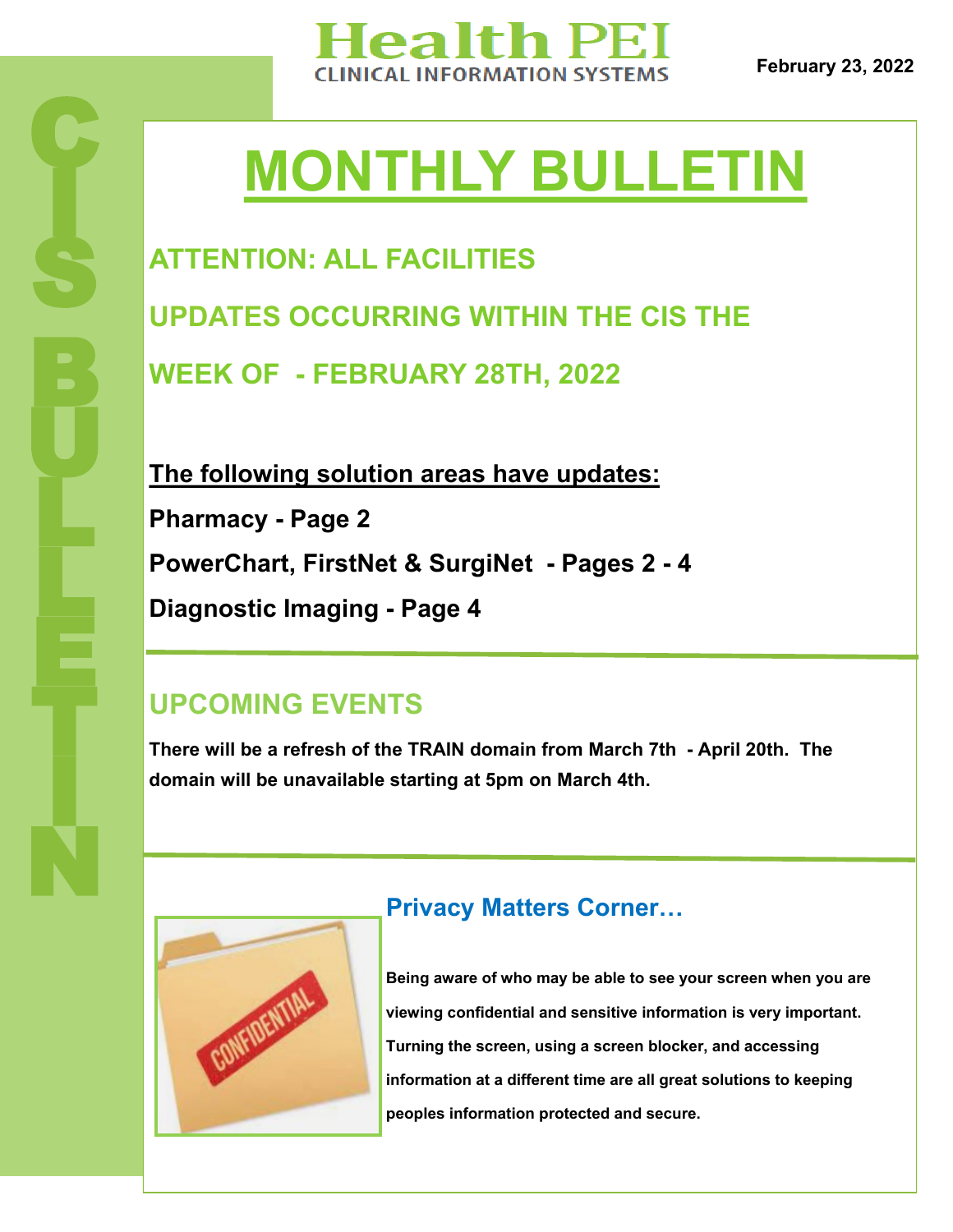## lealth Pl **INICAL INFORMATION SYSTEMS**

## **Pharmacy Updates:**

### **Addition of "(central line use only)" to select potassium chloride/KCL IV Bolus order synonyms**

The term (central line use only) has been added to order synonyms for potassium chloride/KCl IV bolus products that are intended for central line use. This update was made in order to reduce the occurrence that these products are ordered for patients with only peripheral line access.

potassium chloride KCI IV Bolus 10 mEg/100 mL in Sterile Water potassium chloride KCI IV Bolus 10 mEq/50 mL in Sterile Water (central line use only) potassium chloride KCI IV Bolus 20 mEq/100 mL in Sterile Water (central line use only)

KCI IV Bolus 10 mEg/100 mL in Sterile Water KCI IV Bolus 10 mEq/50 mL in Sterile Water (central line use only) KCI IV Bolus 20 mEq/100 mL in Sterile Water (central line use only)

## **PowerChart/FirstNet/SurgiNet Updates:**

### **FYI: Update to Midline and Central Venous Access Device forms/iView**

The data fields for measurements taken at time of insertion and daily/prn have been updated and instructions/reference documents provided.

#### **Heart Rate Monitored is being added to vital signs sections of power forms and iView.**

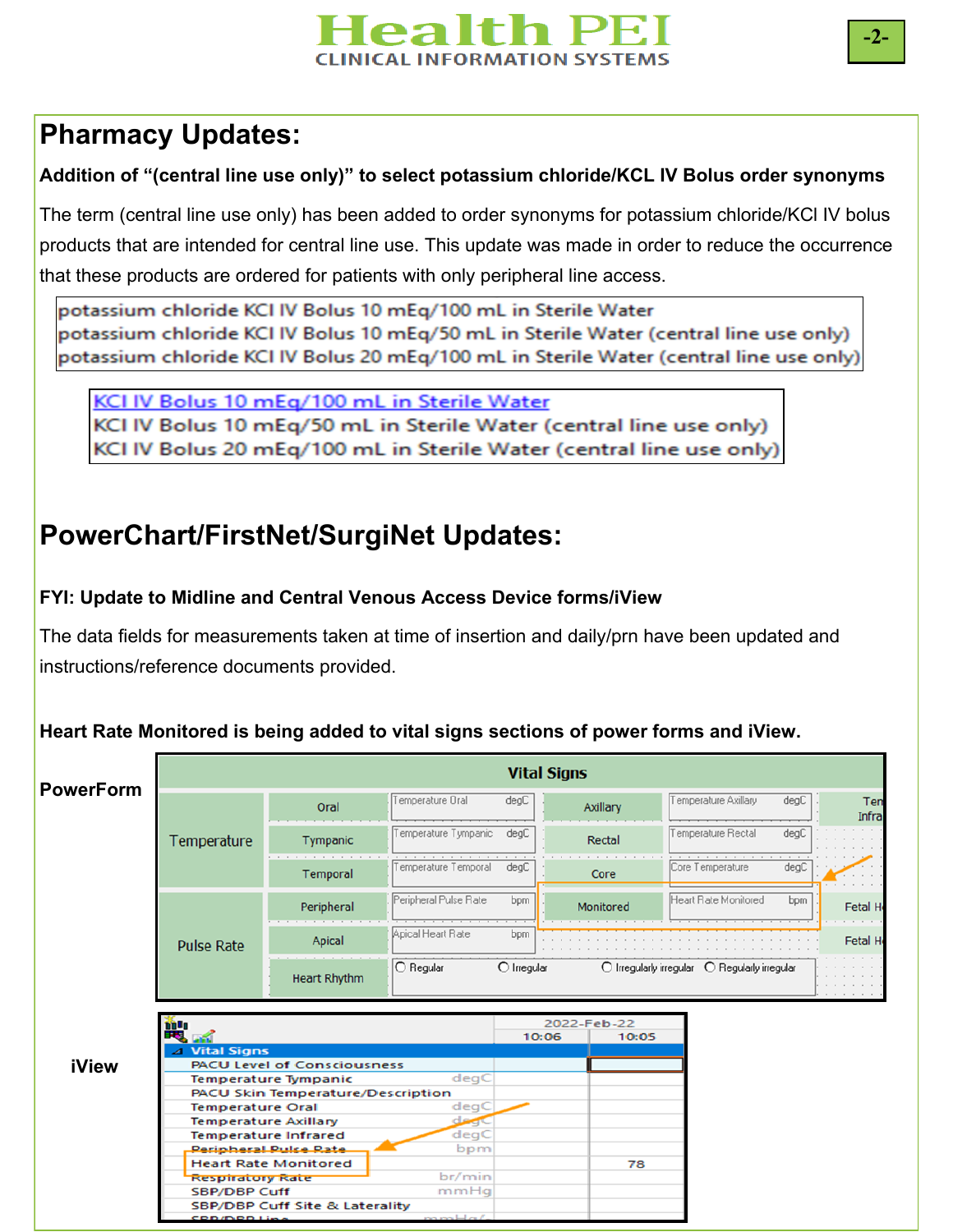

## **PowerChart/FirstNet/SurgiNet Updates: (continued)**

#### **Updates to Health Care Directive form**

On the Admission History the Health Care Directive section has a new required field and updated conditional logic.

Answering 'Yes' activates the Health Care Directive details and Proxy information.

Answering 'No" activates the Substitute Descion Maker information.

At the top of the form is a new field which will post previously documented POA and SDM information. Same updates apply to the stand alone Health Care Directive form.



#### **Reminder: Patch Remove Order**

Recently an order for Patch Remove was added. This order is automatically placed after a physician has ordered a patch order (eg. rivastigimne patch).

| $\Box$                | <b>Y2</b> | So Last Updated<br>$\mathbf{F}$ Status   | Order Name                           | Details                                                                                                                                    |  |
|-----------------------|-----------|------------------------------------------|--------------------------------------|--------------------------------------------------------------------------------------------------------------------------------------------|--|
| $\triangle$ Inpatient |           |                                          |                                      |                                                                                                                                            |  |
| ο                     | 66        | 2022-Feb-18 08:14 Ordered 2 Patch Remove |                                      | 1 each, See Order Comments for Route, Start: 2022-Feb-19 09:00<br>For: rivastigmine *** Frequency and Start Date/Time to correspond to the |  |
| ю                     | ਜ਼6ਰ° ⊌   | 2022-Feb-18 08:14 Ordered                | rivastigmine (rivastigmine 10 patch) | 1 patch(s), Transdermal, Patch, Daily, Start: 2022-Feb-18 09:00<br>Provides 9.5 mg/24 hr                                                   |  |

**-3-**